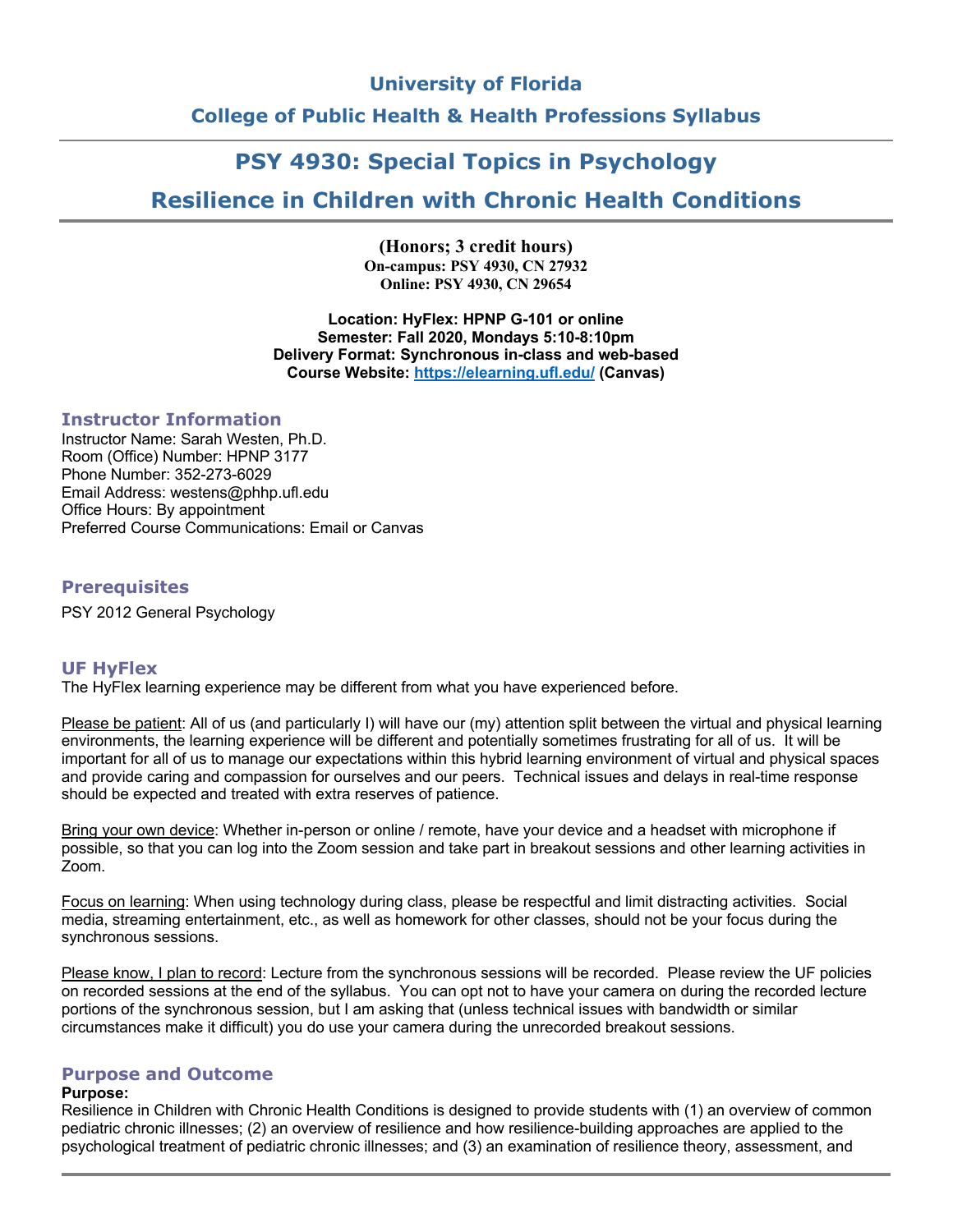promotion efforts through a review of psychological literature. A special focus will be on the interactive nature of resilience and health outcomes, with discussion on how this interactive relationship is compounded by factors such as socioeconomic status, race/ethnicity, access to care, and engagement in illness management.

### **Relation to program outcomes:**

This course serves as a 3-credit upper-level honors elective course within clinical and health psychology at the University of Florida. The early-stage developmental focus will support learning objectives that are applicable to a range of clinical and health profession degrees including public health, psychology, pre-medicine, health sciences, and early development undergraduate training programs.

# **Specific Objectives**

After successfully completing PSY4930, the student will have:

- n Gained a broad understanding of the concept of resilience as it relates to living with a pediatric chronic illness, on the individual, family, and society levels.
- **n** Acquired understanding of how resilience impacts disease outcomes in common pediatric chronic illnesses.
- n Learned the role of pediatric psychologists in the clinical intervention of building resilience, with an emphasis on disease-specific evidence-based concepts.
- **n** Learned the role of pediatric psychologists in building resilience theory, assessment approaches based on resilience models, and resilience promotion efforts.
- n Gained a broad understanding of barriers that impact resilience in pediatric chronic illness populations, such as difficulties with access to care.
- n Acquired practice reading and critiquing scientific literature related to resilience in common pediatric chronic illnesses.

# **Instructional Methods**

This course will be conducted synchronously via HyFlex in both in-person class (HPNP G-101) and online via Zoom and Canvas. All course content will be provided through live lectures; recorded lectures; assigned readings; and other posted assignments, materials, or discussions. To ensure student understanding and attention to material, students will participate in lecture quizzes for several modules, two exams, and extend learning beyond course content through assignments.

### HyFlex Classroom

This semester in our HyFlex classroom, you will be participating in dual modalities:

Synchronous Learning Activities

- In-person: Those of you in the campus section will attend classes in a format similar to traditional classroom learning. You will attend by coming to the physical classroom on UF campus as scheduled. However, you should be prepared to interact with classmates who are attending class online / remotely. Raise your hand to ask questions, or if it a question that can wait, type it into the Zoom chat. From time to time, you may be asked about volunteering to assist with monitoring Zoom Chat, Raised Hands, or other inputs from the remote students.
- § Online / Remote: Those of you in the online / remote designated section will attend class virtually, in real-time in Zoom. You will by logging into the virtual classroom in Zoom. Microphone, live chat, video conferencing solutions, and collaborative technologies will allow you to be active participants in the learning experience, despite not being physically present in the classroom. Use the Zoom Chat to ask questions. I will typically address questions at one time during specific break points in our learning activities. If your question needs immediate feedback, you can use the Raise Hand feature in Zoom to signal a question that might have less value out of the context of the moment.
- § Asynchronous Learning Activities: Pre-work and priming assignments will be provided in Canvas for all students to complete prior to the synchronous sessions. During the synchronous sessions we will engage in a combination of lecture and activities. In addition, as a part of the learning activities, you may be asked to interact with your peers using asynchronous technologies such as Discussions, or other apps and technologies that facilitate reflection, collaboration and student-to-student interactions but that can be dispersed over a period of time.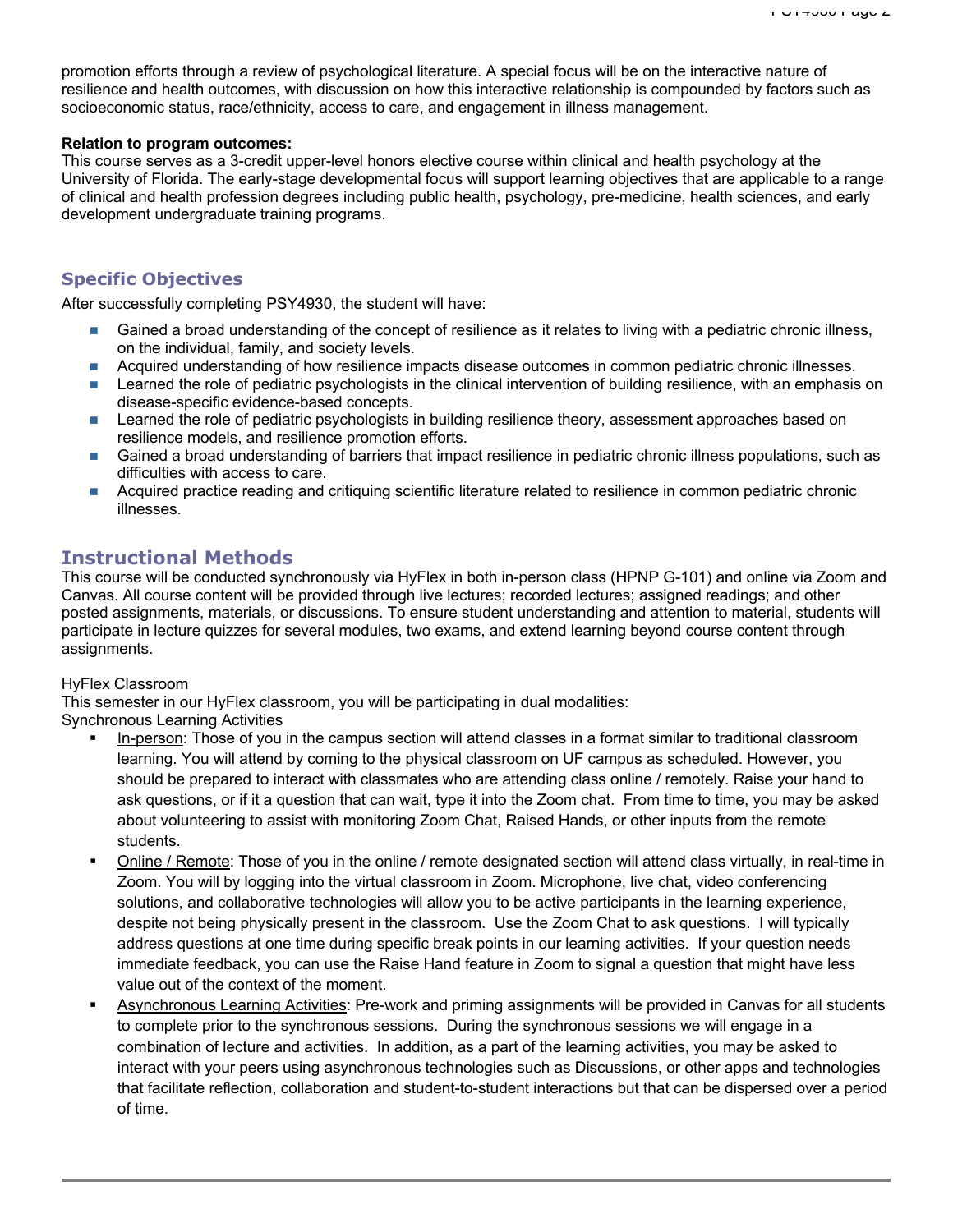This is a highly structured and content-paced course, meaning that you cannot progress to the next module until you have completed the prior one. Quizzes, assignments, and exams are locked by date, so it is *critically* important that you stay up to date and complete your modules each week. It is expected that students will complete all quizzes, exams, and assignments on their own – with no outside help from others unless noted (i.e., group assignments) or specifically discussed with the course instructor. All quizzes, exams, and assignments will be completed and submitted online via Canvas.

The format of this course will be primarily lectures, given by the course instructor with occasional lectures presented by the teaching assistant or guest lecturers. Students are strongly encouraged to ask questions, comment on, and discuss the material presented. Effort will be given to provide engaging and participatory lectures.

### **Description of Course Content**

Please refer to the Canvas course website which breaks down each week with a review of readings, quizzes, exams, and/or assignments due. Links to zoom live lectures, streaming recorded lectures, and other resources will be provided under the appropriate week in Canvas. Readings, with the exception of the textbook, will be accessible via the Canvas website. Additional readings beyond those listed may be uploaded to Canvas based on class interest, guest lecturers, or updates in research. It is highly suggested that readings are completed prior to attending and/or viewing lectures. Lectures will serve as a summary and application of readings. This schedule is subject to change due to instructor planning. **Check Canvas at least weekly for updates and announcements**.

| <b>Week</b>    | <b>Class</b><br><b>Date</b> | <b>Topic</b>                                                                           | <b>Textbook</b><br><b>Readings</b><br>(to be<br>completed<br>before class) | <b>Additional</b><br><b>Readings</b><br>(to be<br>completed<br>before class)<br>Additional<br>readings will<br>be uploaded<br>to Canvas<br>based on<br>class interest,<br>guest<br>lecturers, or<br>research<br>updates.<br>Please check<br>Canvas. | <b>Quizzes/Exams</b><br>(online)<br>Quizzes will be<br>administered on<br>Canvas in a<br>lockdown browser<br>during class. You<br>must be present for<br>the respective<br>class period to<br>receive credit on<br>quizzes. Exams will<br>be administered on<br>Canvas using<br>HonorLock. | <b>Assignments</b><br>(due at 11:59pm<br>ET each<br>Wednesday in<br>Canvas, unless<br>specified<br>otherwise)<br>See Canvas for<br>any additional<br>lectures, readings,<br>or assignments<br>updated<br>throughout the<br>semester. |
|----------------|-----------------------------|----------------------------------------------------------------------------------------|----------------------------------------------------------------------------|-----------------------------------------------------------------------------------------------------------------------------------------------------------------------------------------------------------------------------------------------------|--------------------------------------------------------------------------------------------------------------------------------------------------------------------------------------------------------------------------------------------------------------------------------------------|--------------------------------------------------------------------------------------------------------------------------------------------------------------------------------------------------------------------------------------|
| $\mathbf{1}$   | 1/11/21                     | <b>Course Overview</b><br>Introduction to<br>Pediatric<br>Psychology and<br>Resilience | Preface, 1                                                                 | Masten &<br>Barnes (2018)                                                                                                                                                                                                                           | Syllabus Quiz<br>(not graded but<br>required)<br>Due: Friday<br>1/15/21 at 11:59pm                                                                                                                                                                                                         |                                                                                                                                                                                                                                      |
| $\overline{2}$ | 1/18/21                     |                                                                                        |                                                                            | Holiday - No Class                                                                                                                                                                                                                                  |                                                                                                                                                                                                                                                                                            |                                                                                                                                                                                                                                      |
| 3              | 1/25/21                     | <b>Health Promotion</b><br>in Children and the<br>Biopsychosocial<br>Model<br>Epilepsy | 40, 25                                                                     | See Canvas                                                                                                                                                                                                                                          | Quiz 1 covering<br>content from<br>Weeks 1 and 3                                                                                                                                                                                                                                           |                                                                                                                                                                                                                                      |
| 4              | 2/1/21                      | Families and Other<br><b>Systems</b><br>Asthma                                         | 43, 18                                                                     | See Canvas                                                                                                                                                                                                                                          | Quiz $2$                                                                                                                                                                                                                                                                                   | Assignment 1<br>Due 2/3/21 at<br>11:59pm                                                                                                                                                                                             |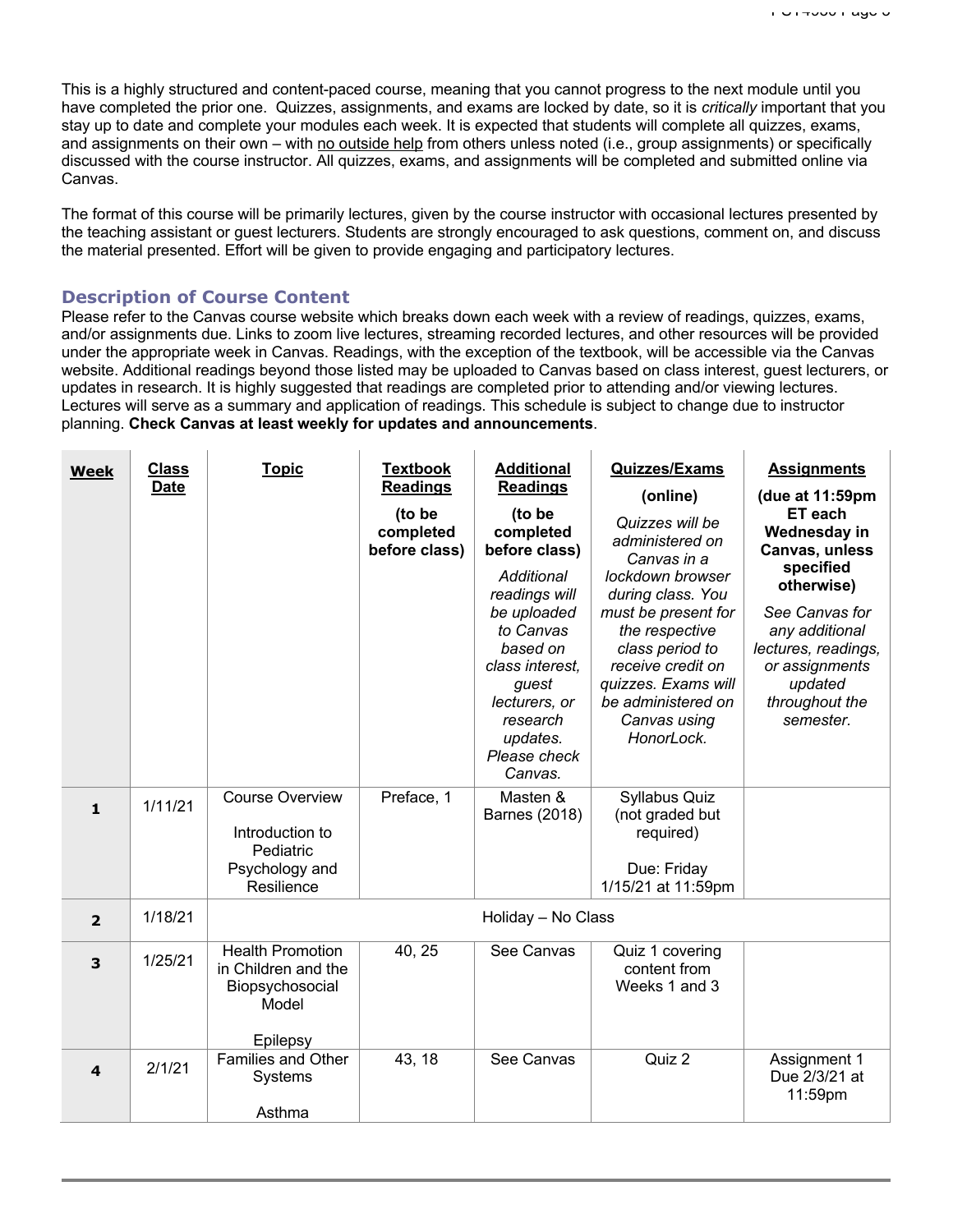| 5                | 2/8/21  | Adherence to<br>Treatment<br>Regimens                  | 10, 20 | See Canvas | Quiz 3                                                |                                           |
|------------------|---------|--------------------------------------------------------|--------|------------|-------------------------------------------------------|-------------------------------------------|
|                  |         | Type 1 Diabetes                                        |        |            |                                                       |                                           |
| $6\phantom{1}$   | 2/15/21 | <b>Ethical and Legal</b><br>Issues<br>Pediatric Cancer | 2, 22  | See Canvas | Quiz 4                                                | Assignment 2<br>Due 2/17/21 at<br>11:59pm |
|                  |         | Research Design,                                       | 4, 11  | See Canvas | Quiz 5                                                |                                           |
| $\overline{z}$   | 2/22/21 | Pain                                                   |        |            |                                                       |                                           |
|                  |         | Exam 1 Review                                          |        |            |                                                       |                                           |
| 8                | 3/1/21  | Exam 1                                                 |        |            | Exam 1<br>Open 3/1/21 from<br>5:10pm to 8:10pm<br>ET. |                                           |
| $\boldsymbol{9}$ | 3/8/21  | Culture and<br>Diversity Issues<br>Organ               | 7, 28  | See Canvas | Quiz 6                                                |                                           |
|                  |         | Transplantation                                        |        |            |                                                       |                                           |
| 10               | 3/15/21 | Racial and Ethnic<br><b>Health Disparities</b>         | 38, 21 | See Canvas | Quiz 7                                                |                                           |
|                  |         | Sickle Cell Disease                                    |        |            |                                                       |                                           |
| 11               | 3/22/21 | <b>Rural Health</b><br>Obesity                         | 45, 32 | See Canvas | Quiz $\overline{8}$                                   | Assignment 3<br>Due 3/24 at<br>11:59pm    |
| 12               | 3/29/21 | Prevention<br>Sleep                                    | 41, 35 | See Canvas | Quiz 9                                                |                                           |
| 13               | 4/5/21  | Schools and Re-<br>Integration into<br>Schools         | 44, 29 | See Canvas | Quiz 10                                               | Assignment 4<br>Due 4/7 at<br>11:59pm     |
|                  |         | <b>IBD</b>                                             |        |            |                                                       |                                           |
| 14               | 4/12/21 | <b>Transition</b>                                      | 47     | See Canvas | Quiz 11                                               |                                           |
|                  |         | Exam 2 Review                                          |        |            |                                                       |                                           |
| 15               | 4/19/21 | Exam 2                                                 |        |            | Exam 2<br>Open 4/19/21 from<br>5:10pm to 8:10pm<br>ET |                                           |

### **Course Materials and Technology**

- *Required Textbook*: Roberts, M. C. & Steele, R. G. (2017). *Handbook of Pediatric Psychology*. (5<sup>th</sup> Edition). New York: The Guilford Press. ISBN # 9781462529780
- **Additional readings:** as indicated will be made available via Canvas.
- **Electronic Device:** Given this is a Hyflex learning course, students will interactively chat and speak with one another and the professor online via Zoom. There will also be online or scheduled assignments, quizzes or exams administered via Canvas (as described within this syllabus). An electronic device with internet, Zoom, and Canvas capabilities is required (e.g., laptop, tablet). Please contact the UF Computer Help Desk (contact information below) if you have questions or concerns regarding your device's capabilities.
- **Canvas:** Canvas is the course management system that you will use for this course. Canvas is accessed by using your Gatorlink account name and password at elearning.ufl.edu. There are several tutorials and student help links on the Canvas login site. Quizzes and exams will require use of Canvas's lock-down browser feature.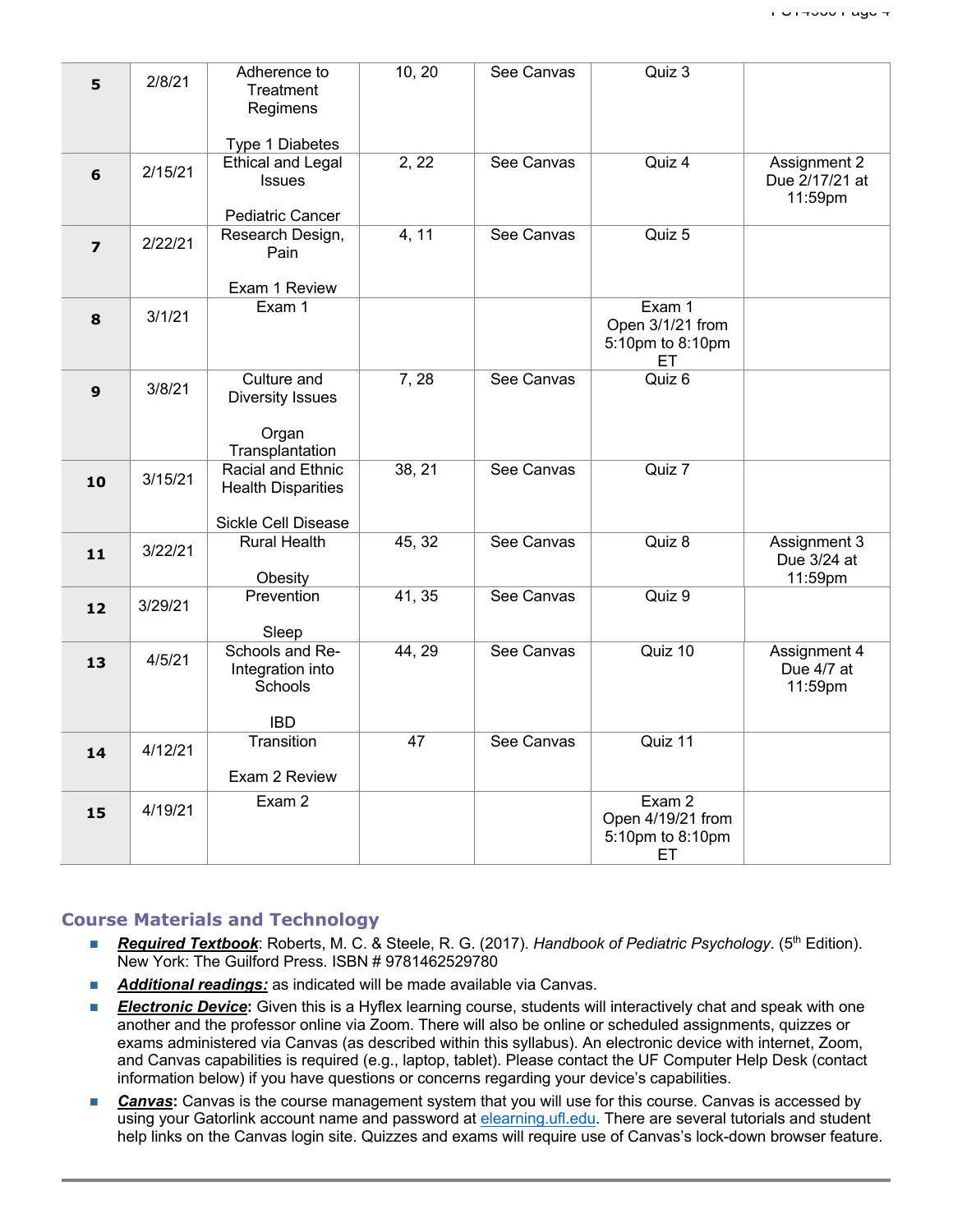n If you have technical questions with your electronic device or the Canvas website, call the UF Computer Help Desk at 352-392-HELP or send email to helpdesk@ufl.edu. You are responsible for checking your account prior to each class to determine how you should prepare for the upcoming class.

For technical support for this class, please contact the UF Help Desk at:

- Learning-support@ufl.edu
- $\bullet$  (352) 392-HELP select option 2
- https://lss.at.ufl.edu/help.shtml

# **The Respondus LockDown Browser and HonorLock Proctoring Services**

Use of The Respondus LockDown Browser will be required for the syllabus quiz, and all graded quizzes in this course. Use of HonorLock Proctoring Services will be required for all graded exams in this course. Please see details below for requirements to use these services. It is important that you plan ahead to ensure you have met all system and technology requirements to successfully use these services prior to quiz and exam deadlines. A webcam and microphone are required for exams.

### *The Respondus LockDown Browser:*

For graded quizzes, this course will use The Respondus LockDown Browser. If your quiz requires the use of this browser, it will say "requires use of the LockDown browser" in the title of the quiz and you will not be able to begin the quiz in a traditional browser. If you have not already installed the browser, you will be given a link to download the browser, or you may install the browser at any time from

http://www.respondus.com/lockdown/information.pl?ID=364713981 (All UF Computer Labs have LockDown browser installed.) Once you have installed the browser, you may use it for all future quizzes requiring the use of the LockDown browser. Once you have installed the browser on your computer, open the LockDown browser. It will open directly to the Canvas log-in page. Click login in the upper right corner and login using your gatorlink username and password. You will then be in Canvas. Go to the course where the test is being given and begin the quiz. You want to make sure you have a strong, reliable internet connection when using LockDown browser. It is not recommended to take the quiz from a cafe or other open wireless connection. When taking a quiz in the LockDown browser, your computer will be disabled for all purposes except for taking the quiz. You cannot visit another website, open another application, copy/print any screen. The only way to get out of the LockDown browser is to submit your quiz.

### *HonorLock Proctoring Services:*

For graded exams, this course will use HonorLock proctoring service. HonorLock ensures exam integrity and enables administration of remote online exams.

- There will not be proctoring fees for this course.
	- No pre-scheduling is required. You can take your exam at any time during the window it is open in Canvas.
		- $\circ$  However, I caution you not to wait until the last minute, because you will run the extreme risk of having the exam close out automatically before you have had your full number of allowed minutes. The exam will close out at the time set in Canvas regardless of how many minutes you have left to take the exam, and you will not be able to finish.
- HonorLock will record and audit your entire exam session.
- All recorded exam sessions will be reviewed as part of your final grade.
- Instances of cheating or inappropriate behavior will be considered violations of the Student Honor Code and will result in disciplinary action.
- Students will need to have Google Chrome, a microphone and webcam in place during the test-taking period. An inexpensive webcam and microphone should work fine. Students will NOT be allowed to take an exam without a webcam.
- Students will need to have some administrative rights on the computer they are using for the exam to enable the proctoring service to function.
- It is recommended that students not use a wireless Internet connection for exams. Please consider wire connecting your wireless laptop to your modem for a more reliable Internet signal during the exams. Inexpensive modem cables are available in most electronic stores and online.

### *HonorLock Set-Up:*

HonorLock is a user-friendly system, but you must follow these guidelines to register and take your exams:

- 1. Review the following HonorLock Student Information to obtain an overview of HonorLock:
- HonorLock Student Proctoring : https://honorlock.com/students
- HonorLock Student Guide : https://drive.google.com/file/d/1ZXoedXeIDOWvvnu2nISikk7WW9Q4ey3d/view
- HonorLock Student Preparation Checklist : http://phhp-mph-studentlifeonline.sites.medinfo.ufl.edu/wordpress/files/2019/01/StudentPreparationLinks.pdf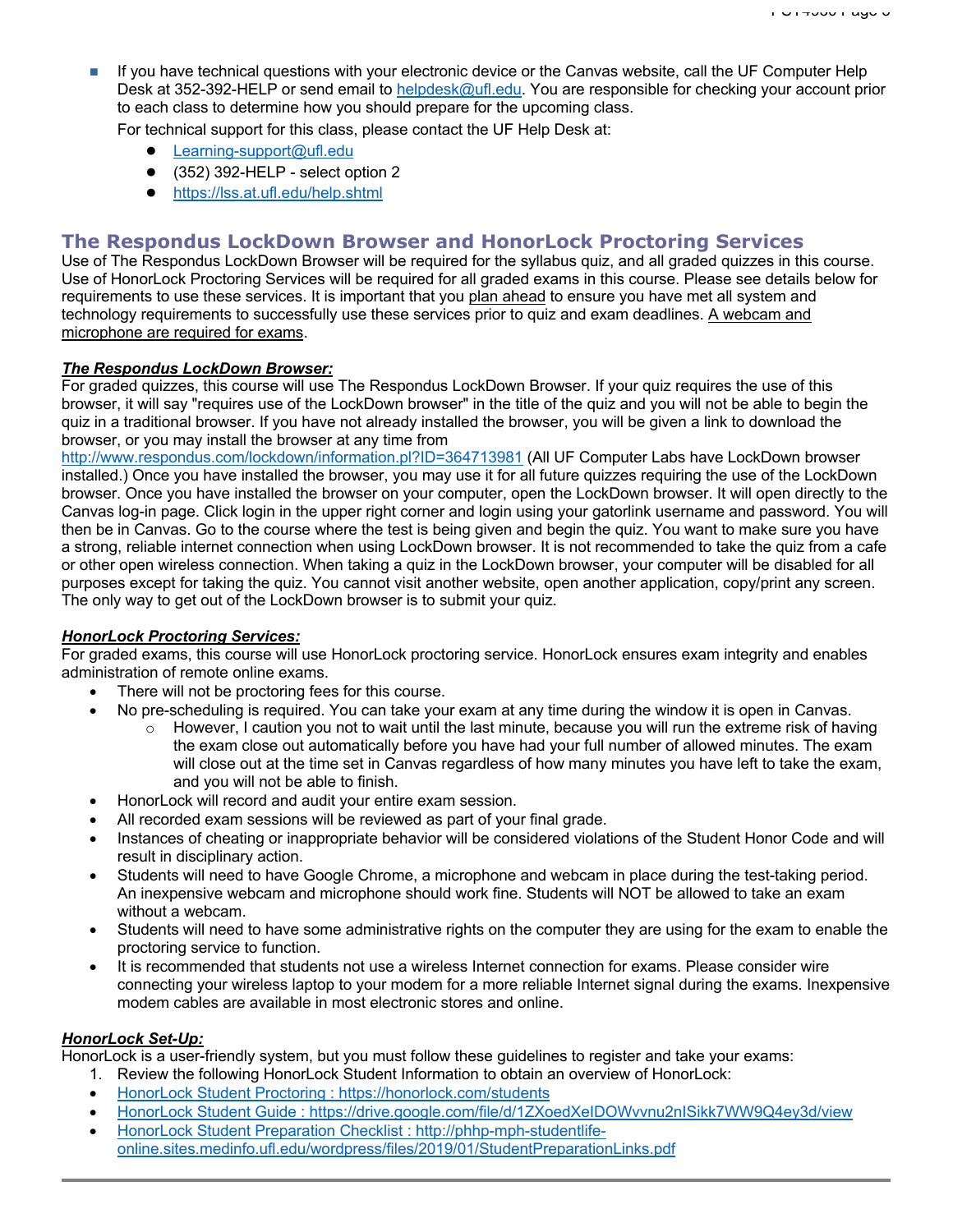### *Taking Exams:*

Again, no pre-scheduling is required. You can take your exam at any time during the window it is open in Canvas. Please plan accordingly to *finish your exams* by the time indicated it will close in Canvas.

- Please plan on extra time to complete your exams to accommodate connection time and any technical issues that arise.
- No human proctor will appear. You will take your exam with your camera recording the entire session.
- Once you finish and submit your exam, you will log out, and the exam session will be audited at HonorLock.
- 1. Keep the following in mind:
- 1. You must use Google Chrome browser with HonorLock.
- 2. When it is available open your exam in Canvas.
- 3. Click "Get Started" and "Install Extension".
- 4. Click "Add extension" and then "Take the Quiz/Exam".
- 5. Click "Launch Proctoring" and "Allow" (HonorLock to use your camera).
- 6. Take the required photo by clicking "Take Photo" and click "Accept" if there is a clear image of you on screen. Otherwise "Redo".
- 7. Take the required photo of your picture ID.
- 8. "Begin the Room Scan" by clicking and then scan the room with your camera. Click "I'm done once complete.
- 9. Take the exam as normal.
- 10. Finish the exam, and HonorLock will automatically save and close as well.

### *Quiz and Exam Rules:*

- Quizzes and exams will be administered as described in the course schedule.
- Quizzes and exams are closed book, closed notes.
- Quizzes and exams are to be completed independently.
- No extra materials are allowed (e.g., no blank paper).
- Students must plan to take their quizzes and exams in an environment where other people are not in the room during testing.
	- o HonorLock: You are required to pan your camera around the room and your desk and clear it of anything not allowed in the exams.

### *Support:*

- Respondus LockDown Browser: If you encounter technical difficulties while taking a test using the LockDown browser, call the Help Desk (352) 392-4357 immediately. For more information, visit https://lss.at.ufl.edu/help/Student\_Help.
- HonorLock: Call HonorLock at 855-828-4004 for 24/7 support assistance. Then contact your instructor to let them know you had an issue. If applicable, other emergency numbers are available in your course site.

# **Academic Requirements and Grading**

# **Quizzes:**

There will be eleven quizzes in this course, each will be worth 2%; the lowest quiz grade will be dropped. Quizzes therefore count for a total of 20% of the final grade. Quizzes will be administered during the course period on Canvas (at a time announced during the live class). Quizzes must be submitted during the quiz's open period. The format of quizzes will be multiple choice, true/false, and/or free response. There will be no make-up quizzes, except for documented medical reasons (i.e., physician note); other documented emergencies may or may not be approved pending decision by the instructor. Quizzes will not be cumulative and will cover material from readings, lectures, assignments, and discussions during the week they are assigned. Quizzes not completed during the open period or missed due to unexcused absences will be given a zero. Quizzes are closed book, to be completed independently, and no notes are allowed. Use of Respondus Lockdown Browser is required for all graded quizzes.

### **Exams:**

There will be two exams in this course, each will be worth 25% (for a total of 50%) of the final grade. Exams will be administered during a specified open period on Canvas. Exams must be submitted prior to the end of the open period. The format of exams will be multiple choice, true/false, and/or free response/short answer. There will be no make-up exams, except for documented medical reasons (i.e., physician note); other documented emergencies may or may not be approved pending decision by the instructor. If you miss an exam, you will receive a score of zero on that exam. Students who are unable to complete either exam on the date/time specified may request arrangements to take the exam early, pending approval by the instructor. Such requests should be submitted in writing to the instructor as early as possible in the semester; these arrangements must be made early in the semester or they will not be considered. Exams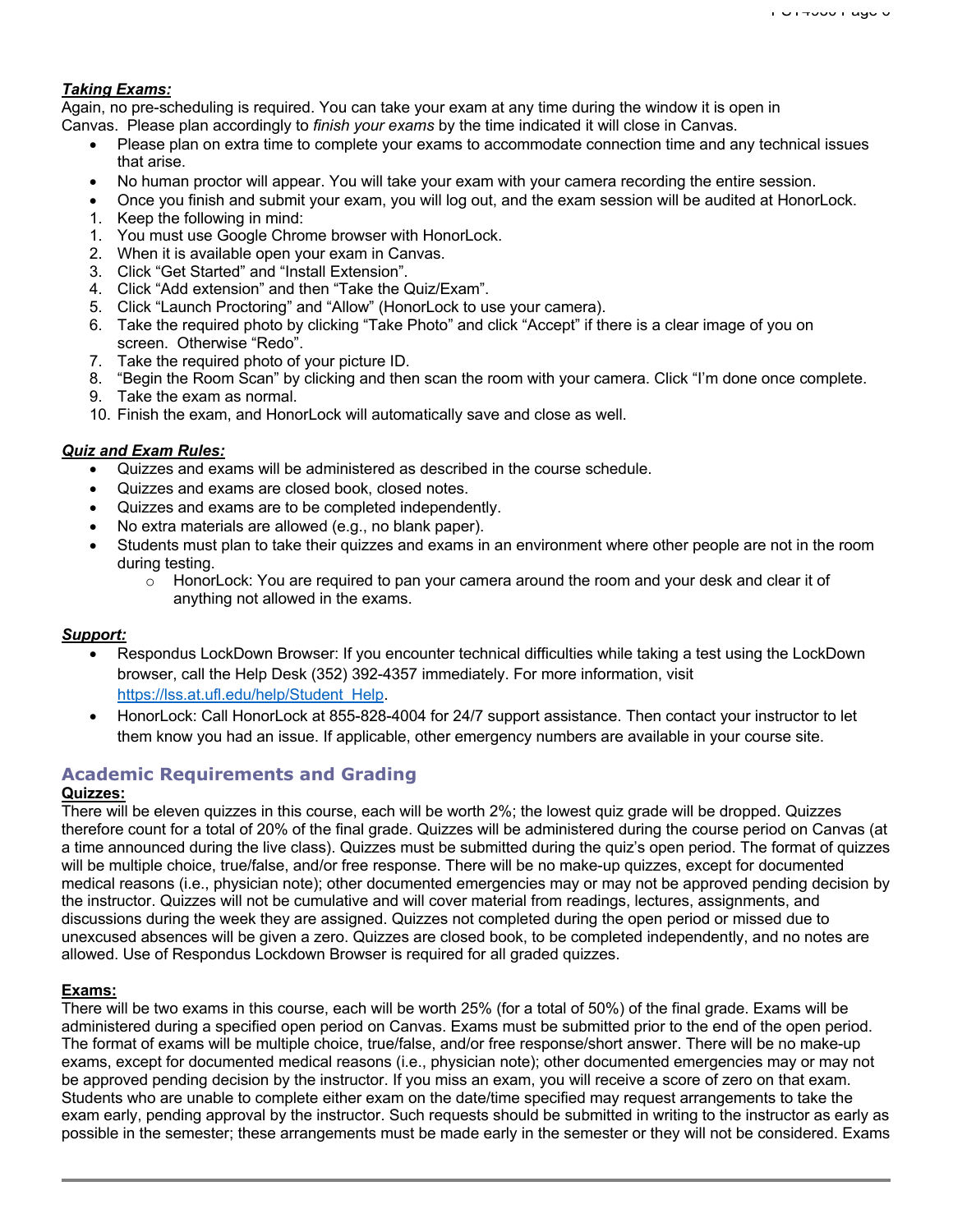will cover material from readings, lectures, assignments, quizzes, and discussions. Exams are closed book, to be completed independently, and no notes are allowed. Exams require the use of HonorLock Proctoring Services.

#### **Assignments Submitted to Canvas:**

There will be four assignments in this course. Assignments will vary in nature; for example, they may include online discussion board posts or follow-up work such as short essays that reflect application of readings and course lectures. Detailed instructions for each assignment will be provided in Canvas. These assignments will each be worth 5% of your grade, for a total of 20% of the final grade. Late assignments will not be accepted, except in the case of documented medical reasons (i.e., physician note); other documented emergencies may or may not be approved pending decision by the instructor.

### **Attendance:**

Attendance will be taken during each live class, starting in week 3 and not including exam days (11 classes). Each class period's attendance is worth 1% of your final course grade; you will be allowed one unexcused absence with no penalty, as such, attendance counts for a total of 10% of your final course grade. Given that this is an upper level elective course, class attendance is expected, not optional. You are required to be present and/or sign into class each week and participate in the live lecture and discussion to mark your class attendance. If you do miss a class, it will be your responsibility to makeup missed work and to schedule office hours as needed to discuss content from that class. You are expected to arrive to class on time and stay until dismissed in order to earn your attendance credit.

## **Grading**

#### *Snapshot View:*

| <b>Requirement</b>  | <b>Number Throughout Semester</b> | <b>Total % of Final Grade</b> |
|---------------------|-----------------------------------|-------------------------------|
| Exams               | 2                                 | 50%                           |
| Quizzes             | 10 of 11 (lowest grade dropped)   | 20%                           |
| Assignments         | 4                                 | 20%                           |
| Attendance          | 10 of 11 (lowest grade dropped)   | 10%                           |
| <b>Total Points</b> |                                   | 100%                          |

#### **Point system used (i.e., how do course percentage points translate into letter grades).**

**Example:**

| <b>Points</b><br>earned | $93-$<br>100 | $90-$<br>92    | $87 -$<br>89 | 83-<br>86 | 80-<br>82 | 77<br>79 | 72<br>ა-<br>76 | 70-<br>72           | $67 -$<br>69 | 63-<br>66 | 60-<br>62 | <b>Below</b><br>60 |
|-------------------------|--------------|----------------|--------------|-----------|-----------|----------|----------------|---------------------|--------------|-----------|-----------|--------------------|
| <b>Letter</b><br>Grade  | A            | $\blacksquare$ | В+           | D         | D.        | C+       | v              | $\sim$<br><u>v-</u> | D+           |           | D.        |                    |

Please be aware that a C- is not an acceptable grade for the Bachelor of Health Science Program. A minimum grade of C is required for general education course credit.

| Letter        | л   | Δ.   | B+   | Ð<br>о | в-   | $C+$ | $\sim$<br>v | $\sim$<br>ს- | D+   |     | D-   |     | <b>WF</b> |     | <b>NG</b> | S-U |
|---------------|-----|------|------|--------|------|------|-------------|--------------|------|-----|------|-----|-----------|-----|-----------|-----|
| Grade         |     |      |      |        |      |      |             |              |      |     |      |     |           |     |           |     |
| Grade         | 4.0 | 3.67 | 3.33 | 3.0    | 2.67 | 2.33 | 2.0         | 1.67         | 1.33 | 1.0 | 0.67 | 0.0 | 0.0       | 0.0 | 0.0       | 0.0 |
| <b>Points</b> |     |      |      |        |      |      |             |              |      |     |      |     |           |     |           |     |

More information on UF grading policy may be found at: http://gradcatalog.ufl.edu/content.php?catoid=10&navoid=2020#grades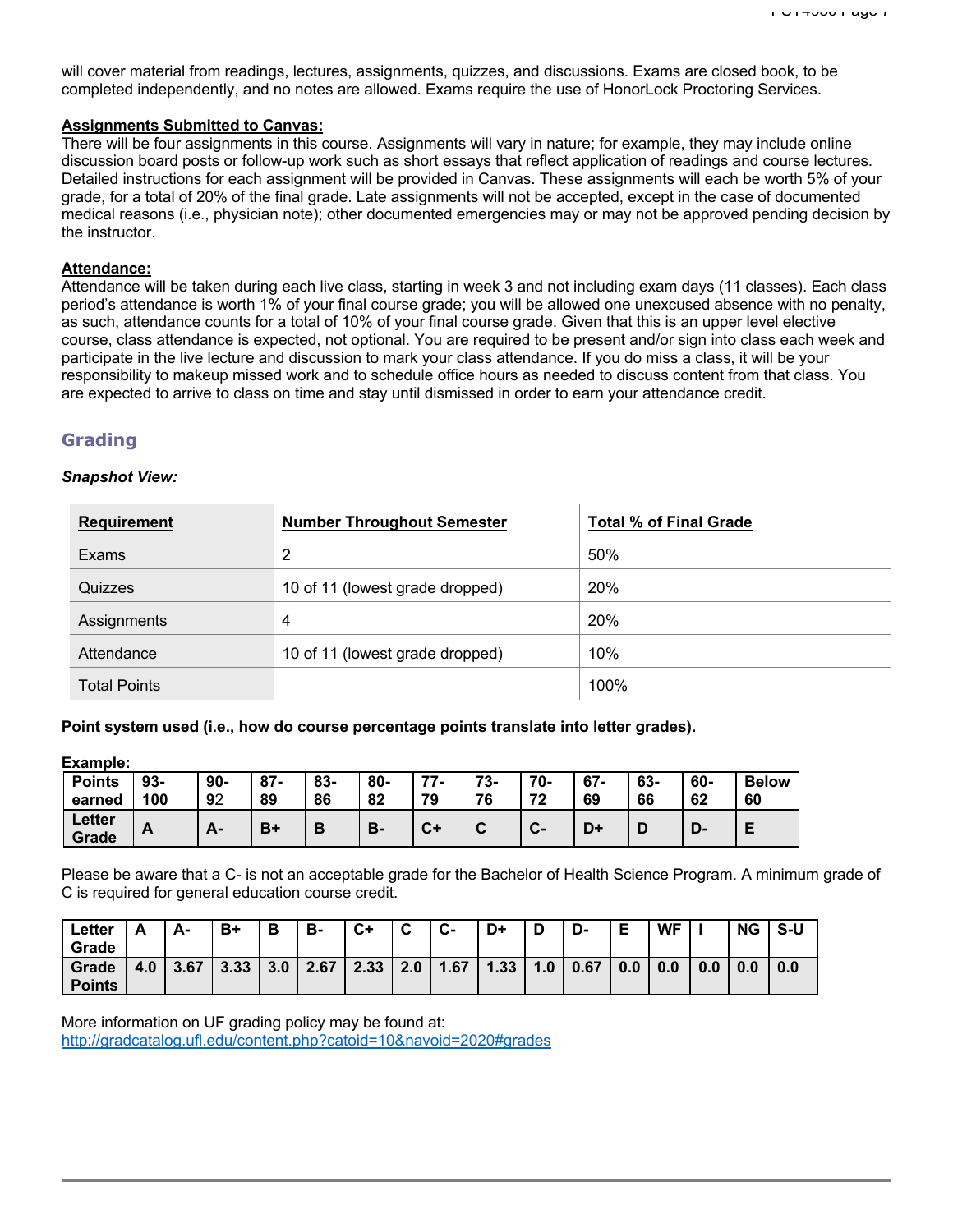# **Policies**

#### **Exam Policy:**

There will be 2 exams in this course. All exams will be completed during the scheduled time online in Canvas. Exams will consist of multiple choice, true/false, and/or short answer questions. Exams focus on the course content covered since the previous exam; that is, exams will not be cumulative. Each exam is worth 25% of your grade. Exams will be administered through Canvas using HonorLock Proctoring Services, thus a compatible electronic device will be required to take the exam. Exams will be set-up such that you cannot access other browsers or windows on your device while the exam is in session. Exams are closed-book, to be completed independently, and no notes will be allowed.

#### **Policy Related to Make up Exams or Other Work:**

We expect you to attend and to be prepared to participate in all class sessions. Personal issues with respect to fulfillment of course requirements will be handled on an individual basis. If you must miss an exam because of a foreseeable conflict (i.e., professional conference, athletic competition, religious observance, etc.) you are expected to notify us immediately to set-up alternative arrangements *prior* to the exam date. If a student is not in class for an exam due to an illness or medical emergency, they will be required to provide a statement from their healthcare provider documenting the illness or medical emergency. A make-up exam will be provided the first day the student returns to their normal class schedule or at the earliest convenience of the instructor. Requirements for make-up exams, assignments, and other work in this course are consistent with university policies that can be found in the online catalog at: https://catalog.ufl.edu/ugrad/current/regulations/info/attendance.aspx.

Please note all faculty are bound by the UF policy for excused absences. For information regarding the UF Attendance Policy see the Registrar website for additional details: https://catalog.ufl.edu/ugrad/current/regulations/info/attendance.aspx

Excused absences must be consistent with university policies in the Graduate Catalog (http://gradcatalog.ufl.edu/content.php?catoid=10&navoid=2020#attendance) and require appropriate documentation. Additional information can be found here: https://catalog.ufl.edu/ugrad/current/regulations/info/attendance.aspx

Reporting illnesses and family emergencies:

In the event you experience an unexpected illness, family, or otherwise personal emergency please notify us immediately to set-up alternative arrangements.

The UF Religious Holidays Policy is available at: https://catalog.ufl.edu/ugrad/current/regulations/info/attendance.aspx#religious

For University of Florida Students, the following guidelines apply:

- Students, upon prior notification to their instructors, shall be excused from class or other scheduled academic activity to observe a religious holy day of their faith.
- Students shall be permitted a reasonable amount of time to make up the material or activities covered in their absence.
- Students shall not be penalized due to absence from class or other scheduled academic activity because of religious observances.

Any requests for make-ups due to technical issues MUST be accompanied by the ticket number received from LSS when the problem was reported to them. The ticket number will document the time and date of the problem. You MUST e-mail me within 24 hours of the technical difficulty if you wish to request a make-up.

### **Policy Related to Recording of Lectures:**

Our class sessions may be audio visually recorded for students in the class to refer back and for enrolled students who are unable to attend live. Students who participate with their camera engaged or utilize a profile image are agreeing to have their video or image recorded. If you are unwilling to consent to have your profile or video image recorded, be sure to keep your camera off and do not use a profile image. Likewise, students who un-mute during class and participate orally are agreeing to have their voices recorded. If you are not willing to consent to have your voice recorded during class, you will need to keep your mute button activated and communicate exclusively using the "chat" feature, which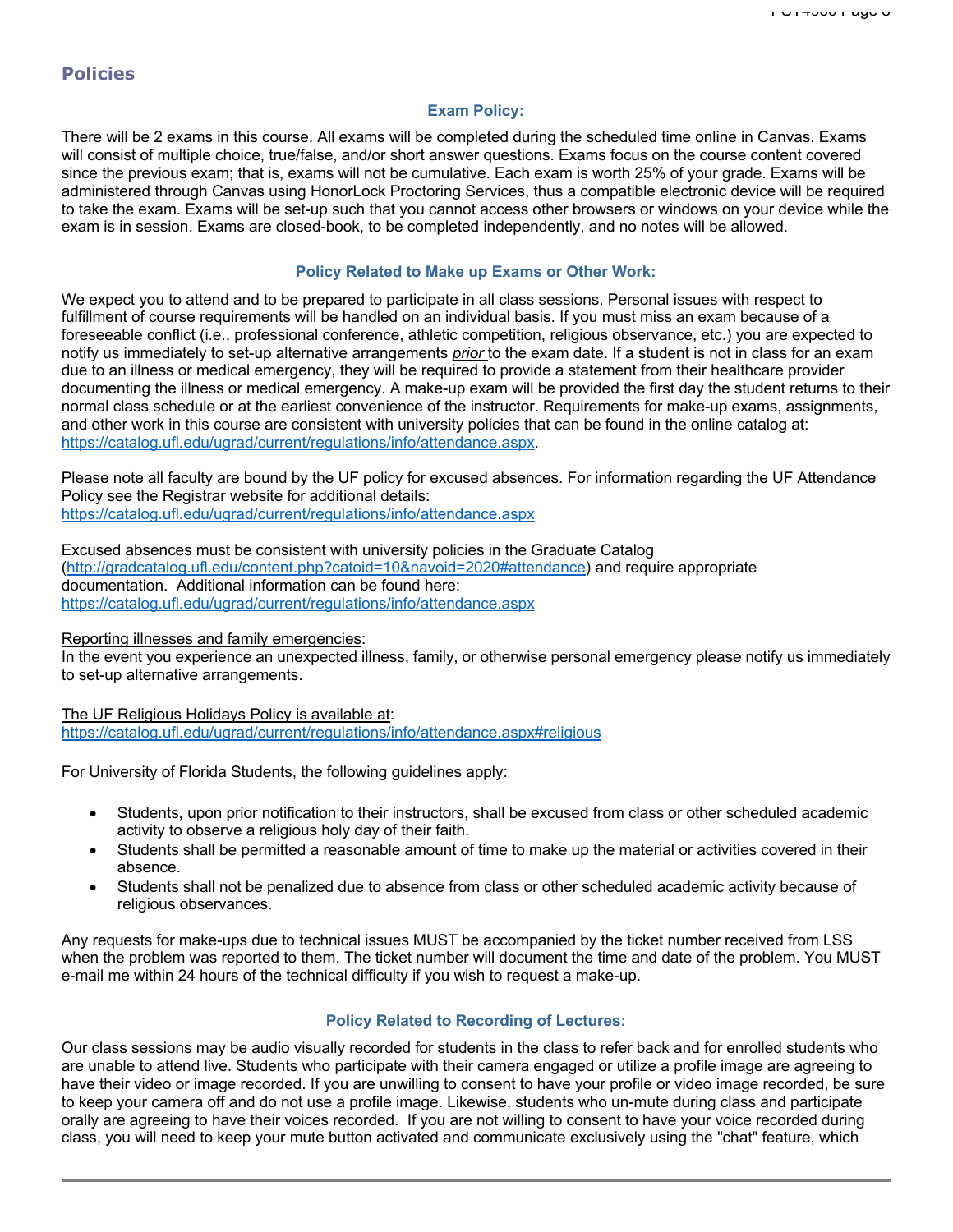allows students to type questions and comments live. The chat will not be recorded or shared. As in all courses, unauthorized recording and unauthorized sharing of recorded materials is prohibited.

### **Policy Related to Required Class Attendance:**

Recordings are not intended to be a replacement or substitute for attending synchronous sessions. They are intended to be a stop-gap for those who miss class due to illness or life events that are unfortunately common during the pandemic. Recordings will be made available in Canvas. As soon as links are available, I will post these. If you miss a class meeting for any reason, make sure to communicate with me.

Attendance is considered an integral part of the learning experience as class discussions and lectures will include valuable material covered in the examinations that is not otherwise covered in the textbook. Thus, class attendance will be taken, and students are expected to attend all classes and participate in class discussions to have exposure to this information. Class attendance will be calculated into your final grade in the course through attendance taken during class. NOTE THAT STUDENTS WHO ARE NOT PRESENT IN CLASS MAY NOT RECEIVE CREDIT FOR TURNING IN AN ASSIGNMENT BASED ON AN IN-CLASS ACTIVITY OR AN IN-CLASS QUIZ ON CANVAS. If students must be absent, they will be responsible for any missed material by acquiring lecture notes from other students who attended. You can expect that class slides will, in most cases, be on Canvas; however, not every lecture has slides that will accompany it and not all information will be on slides. Some material presented in lectures, during in-class discussions, or as provided in supplemental readings will not be in the texts and will be included on examinations. Thus, reduced attendance can be expected to result in a lower course grade.

Requirements for class attendance and make-up exams, assignments, and other work in this course are consistent with university policies that can be found in the online catalog at: https://catalog.ufl.edu/ugrad/current/regulations/info/attendance.aspx.

Please note all faculty are bound by the UF policy for excused absences. For information regarding the UF Attendance Policy see the Registrar website for additional details: https://catalog.ufl.edu/ugrad/current/regulations/info/attendance.aspx

### **Policy Related to Guests Attending Class:**

Only registered students are permitted to attend the course and view course content on Canvas. However, we recognize that students who are caretakers may face occasional unexpected challenges creating attendance barriers. Therefore, by exception, a department chair or his or her designee (e.g., instructors) may grant a student permission to bring a guest(s) for a total of two class sessions per semester. This is two sessions total across all courses. No further extensions will be granted. Please note that guests are not permitted to attend either cadaver or wet labs. Students are responsible for course material regardless of attendance. For additional information, please review the Classroom Guests of Students policy in its entirety. Link to full policy:

http://facstaff.phhp.ufl.edu/services/resourceguide/getstarted.htm

# **Student Expectations, Roles, and Opportunities for Input**

### **Expectations Regarding Course Behavior:**

- § Students are expected to turn on their video and mute themselves (unmute when speaking) during live lectures
- § Students are expected to attend the entirety of live lectures and live course periods and to limit outside distractions.
- § Students are expected to monitor Canvas for class announcements, changes to the course schedule, or other updates.
- Use of The Respondus LockDown Browser will be required for all graded quizzes in this course. Use of HonorLock Proctoring Services will be required for all graded exams in this course. Please see details below for requirements to use these services. It is important that you plan ahead to ensure you have met all system and technology requirements to successfully use these services prior to quiz and exam deadlines.
- § Media Policy: Given that class lectures are available online, devices will be allowed as part of course participation. Assignments are expected to be completed independently unless otherwise specified.
- The 5 P's of Student Responsibility for HyFlex Attendance during the Pandemic:
	- $\circ$  Patience: Be patient with the faculty, TAs and peers! This is new. There will be tech challenges.
	- $\circ$  Preparation: Be prepared for class! This applies to both the content and having your computer & headset/mic set-up ready to go.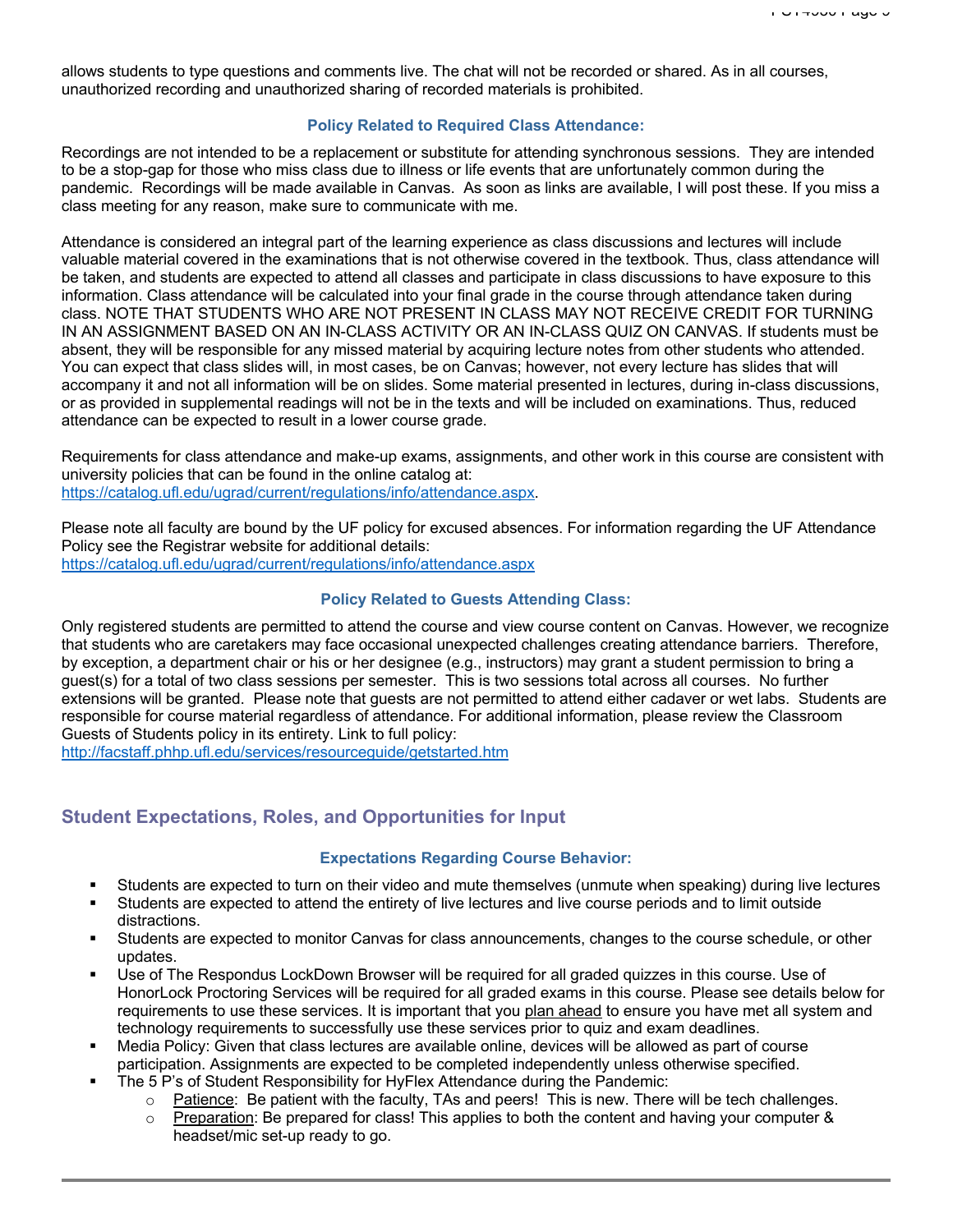- $\circ$  Participation: Stay focused. The more you focus and participate the more you learn. Ask questions! Whether you are in person or online / remote — ask questions. You are responsible for your own learning. Attending the synchronous sessions as scheduled and participating in the learning activities will facilitate your ability to succeed in this course.
- o PPE and PHA (Personal Protective Equipment and Public Health Awareness): Follow UF guidelines and wear your mask if you are on campus in the classroom and in all face-to-face interactions. Stay home if you are ill, have any of the symptoms on the UF screening tool, or think you have been exposed to COVID. (See official policies below.)

#### **On Campus Face-to-Face:**

If you will have face-to-face instructional sessions to accomplish the student learning objectives of a course. In response to COVID-19, the following policies and requirements are in place to maintain your learning environment and to enhance the safety of our in-classroom interactions.

You are required to wear approved face coverings at all times during class and within buildings. Following and enforcing these policies and requirements are all of our responsibility. Failure to do so will lead to a report to the Office of Student Conduct and Conflict Resolution.

Each course has been assigned a physical classroom with enough capacity to maintain physical distancing (6 feet between individuals) requirements. Please utilize designated seats and maintain appropriate spacing between students. Please do not move desks or stations.

Sanitizing supplies are available in the classroom if you wish to wipe down your desks prior to sitting down and at the end of the class.

Follow your instructor's guidance on how to enter and exit the classroom. Practice physical distancing to the extent possible when entering and exiting the classroom.

If you are experiencing COVID-19 symptoms (https://www.cdc.gov/coronavirus/2019-ncov/symptomstesting/symptoms.html), please use the UF Health screening system (https://coronavirus.ufhealth.org/screen-testprotect/covid-19-exposure-and-symptoms-who-do-i-call-if/) and follow the instructions on whether you are able to attend class.

Course materials will be provided to you with an excused absence, and you will be given a reasonable amount of time to make up work (https://catalog.ufl.edu/UGRD/academic-regulations/attendance-policies/).

### **Remote and Online Synchronous Sessions:**

Class sessions may be audio visually recorded for students in the class to refer back and for enrolled students who are unable to attend live. Students who participate with their camera engaged or utilize a profile image are agreeing to have their video or image recorded. If you are unwilling to consent to have your profile or video image recorded, be sure to keep your camera off and do not use a profile image. Likewise, students who un-mute during class and participate orally are agreeing to have their voices recorded. If you are not willing to consent to have your voice recorded during class, you will need to keep your mute button activated and communicate exclusively using the "chat" feature, which allows students to type questions and comments live. The chat will not be recorded or shared. As in all courses, unauthorized recording and unauthorized sharing of recorded materials is prohibited.

### **Academic Integrity:**

Students are expected to act in accordance with the University of Florida policy on academic integrity. As a student at the University of Florida, you have committed yourself to uphold the Honor Code, which includes the following pledge:

"We, the members of the University of Florida community, pledge to hold ourselves and our peers to the highest standards of honesty and integrity."

You are expected to exhibit behavior consistent with this commitment to the UF academic community, and on all work submitted for credit at the University of Florida, the following pledge is either required or implied:

"On my honor, I have neither given nor received unauthorized aid in doing this assignment."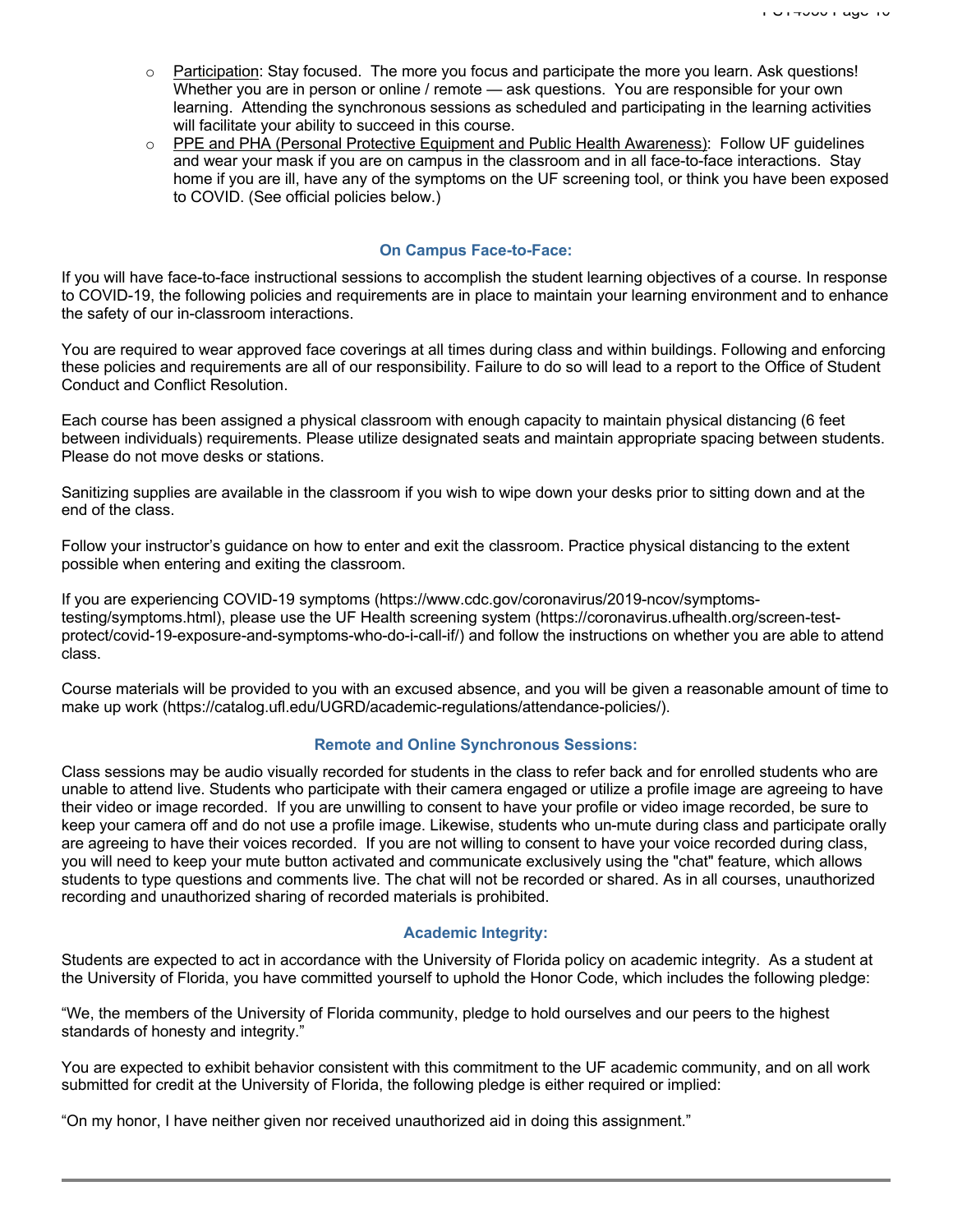It is your individual responsibility to know and comply with all university policies and procedures regarding academic integrity and the Student Honor Code. Violations of the Honor Code at the University of Florida will not be tolerated. Violations will be reported to the Dean of Students Office for consideration of disciplinary action. For additional information regarding Academic Integrity, please see Student Conduct and Honor Code or the Graduate Student Website for additional details:

https://www.dso.ufl.edu/sccr/process/student-conduct-honor-code/ http://gradschool.ufl.edu/students/introduction.html

Please remember cheating, lying, misrepresentation, or plagiarism in any form is unacceptable and inexcusable behavior.

#### **Communication Guidelines**

Students are expected to engage in respectful communication with the instructor and other classmates during class an on online platforms (email, Canvas, etc.). Please view the Netiquette Guidelines here: http://teach.ufl.edu/wp-content/uploads/2012/08/NetiquetteGuideforOnlineCourses.pdf

### **Software Use**

All faculty, staff, and students of the University are required and expected to obey the laws and legal agreements governing software use. Failure to do so can lead to monetary damages and/or criminal penalties for the individual violator. Because such violations are also against University policies and rules, disciplinary action will be taken as appropriate. We, the members of the University of Florida community, pledge to uphold ourselves and our peers to the highest standards of honesty and integrity.

#### **Student Privacy**

There are federal laws protecting your privacy with regards to grades earned in courses and on individual assignments. For more information, please see: http://registrar.ufl.edu/catalog0910/policies/regulationferpa.html

#### **Online Faculty Course Evaluation Process:**

Students are expected to provide professional and respectful feedback on the quality of instruction in this course by completing course evaluations online via GatorEvals. Guidance on how to give feedback in a professional and respectful manner is available at https://gatorevals.aa.ufl.edu/students/. Students will be notified when the evaluation period opens, and can complete evaluations through the email they receive from GatorEvals, in their Canvas course menu under GatorEvals, or via https://ufl.bluera.com/ufl/. Summaries of course evaluation results are available to students at https://gatorevals.aa.ufl.edu/public-results/.

# **Support Services**

### **Students Requiring Accommodations:**

If you require classroom accommodation because of a disability, it is strongly recommended you register with the Dean of Students Office http://www.dso.ufl.edu within the first week of class or as soon as you believe you might be eligible for accommodations. The Dean of Students Office will provide documentation of accommodations to you, which you must then give to me as the instructor of the course to receive accommodations. Please do this as soon as possible after you receive the letter. Students with disabilities should follow this procedure as early as possible in the semester. The College is committed to providing reasonable accommodations to assist students in their coursework.

### **Counseling and Student Health:**

Students sometimes experience stress from academic expectations and/or personal and interpersonal issues that may interfere with their academic performance. If you find yourself facing issues that have the potential to or are already negatively affecting your coursework, you are encouraged to talk with an instructor and/or seek help through University resources available to you.

• The Counseling and Wellness Center 352-392-1575 offers a variety of support services such as psychological assessment and intervention and assistance for math and test anxiety. Visit their web site for more information: http://www.counseling.ufl.edu. Online and in person assistance is available.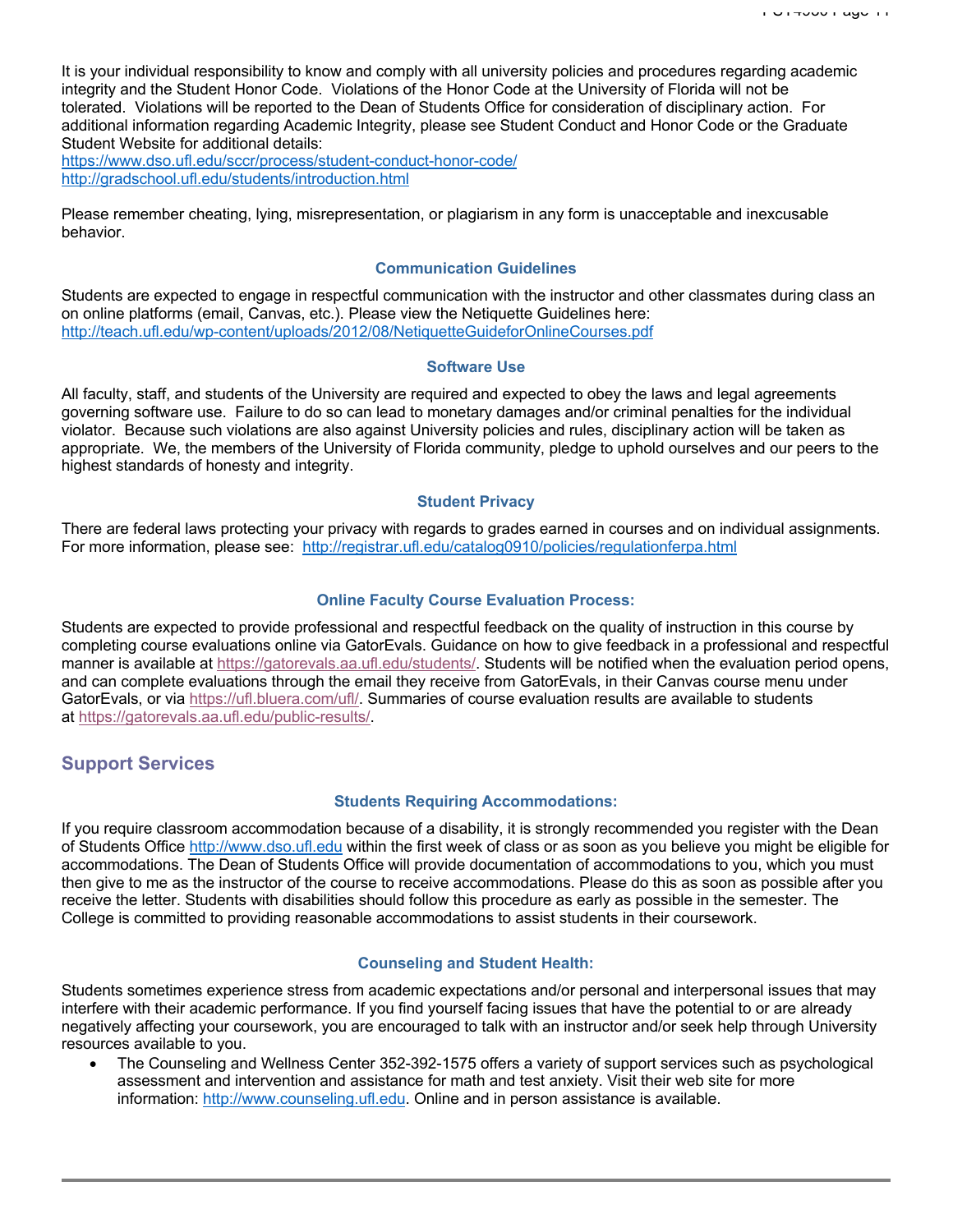- You Matter We Care website: http://www.umatter.ufl.edu/. If you are feeling overwhelmed or stressed, you can reach out for help through the You Matter We Care website, which is staffed by Dean of Students and Counseling Center personnel.
- The Student Health Care Center at Shands is a satellite clinic of the main Student Health Care Center located on Fletcher Drive on campus. Student Health at Shands offers a variety of clinical services. The clinic is located on the second floor of the Dental Tower in the Health Science Center. For more information, contact the clinic at 392-0627 or check out the web site at: https://shcc.ufl.edu/
- Crisis intervention is always available 24/7 from: Alachua County Crisis Center: (352) 264-6789 http://www.alachuacounty.us/DEPTS/CSS/CRISISCENTER/Pages/CrisisCenter.aspx

### **Do not wait until you reach a crisis to come in and talk with us. We have helped many students through stressful situations impacting their academic performance. You are not alone so do not be afraid to ask for assistance.**

### **Inclusive Learning Environment:**

Public health and health professions are based on the belief in human dignity and on respect for the individual. As we share our personal beliefs inside or outside of the classroom, it is always with the understanding that we value and respect diversity of background, experience, and opinion, where every individual feels valued. We believe in, and promote, openness and tolerance of differences in ethnicity and culture, and we respect differing personal, spiritual, religious and political values. We further believe that celebrating such diversity enriches the quality of the educational experiences we provide our students and enhances our own personal and professional relationships. We embrace The University of Florida's Non-Discrimination Policy, which reads, "The University shall actively promote equal opportunity policies and practices conforming to laws against discrimination. The University is committed to non-discrimination with respect to race, creed, color, religion, age, disability, sex, sexual orientation, gender identity and expression, marital status, national origin, political opinions or affiliations, genetic information and veteran status as protected under the Vietnam Era Veterans' Readjustment Assistance Act." If you have questions or concerns about your rights and responsibilities for inclusive learning environment, please see your instructor or refer to the Office of Multicultural & Diversity Affairs website: www.multicultural.ufl.edu.

### **Campus Resources**

### *Health and Wellness:*

#### **U Matter, We Care:**

If you or a friend is in distress, please contact umatter@ufl.edu or 352 392-1575 so that a team member can reach out to the student.

**Counseling and Wellness Center:** http://www.counseling.ufl.edu/cwc, and 392-1575; and the University Police Department: 392-1111 or 9-1-1 for emergencies.

# **Sexual Assault Recovery Services (SARS)**

Student Health Care Center, 392-1161.

**University Police Department at 392-1111 (or 9-1-1 for emergencies), or http://www.police.ufl.edu/.**

### *Academic Resources:*

**Canvas technical support**, 352-392-4357 (select option 2) or e-mail to Learning-support@ufl.edu. https://lss.at.ufl.edu/help.shtml.

**Career Resource Center**, Reitz Union, 392-1601. Career assistance and counseling. https://www.crc.ufl.edu/.

**Library Support,** http://cms.uflib.ufl.edu/ask. Various ways to receive assistance with respect to using the libraries or finding resources.

**Teaching Center**, Broward Hall, 392-2010 or 392-6420. General study skills and tutoring. https://teachingcenter.ufl.edu/.